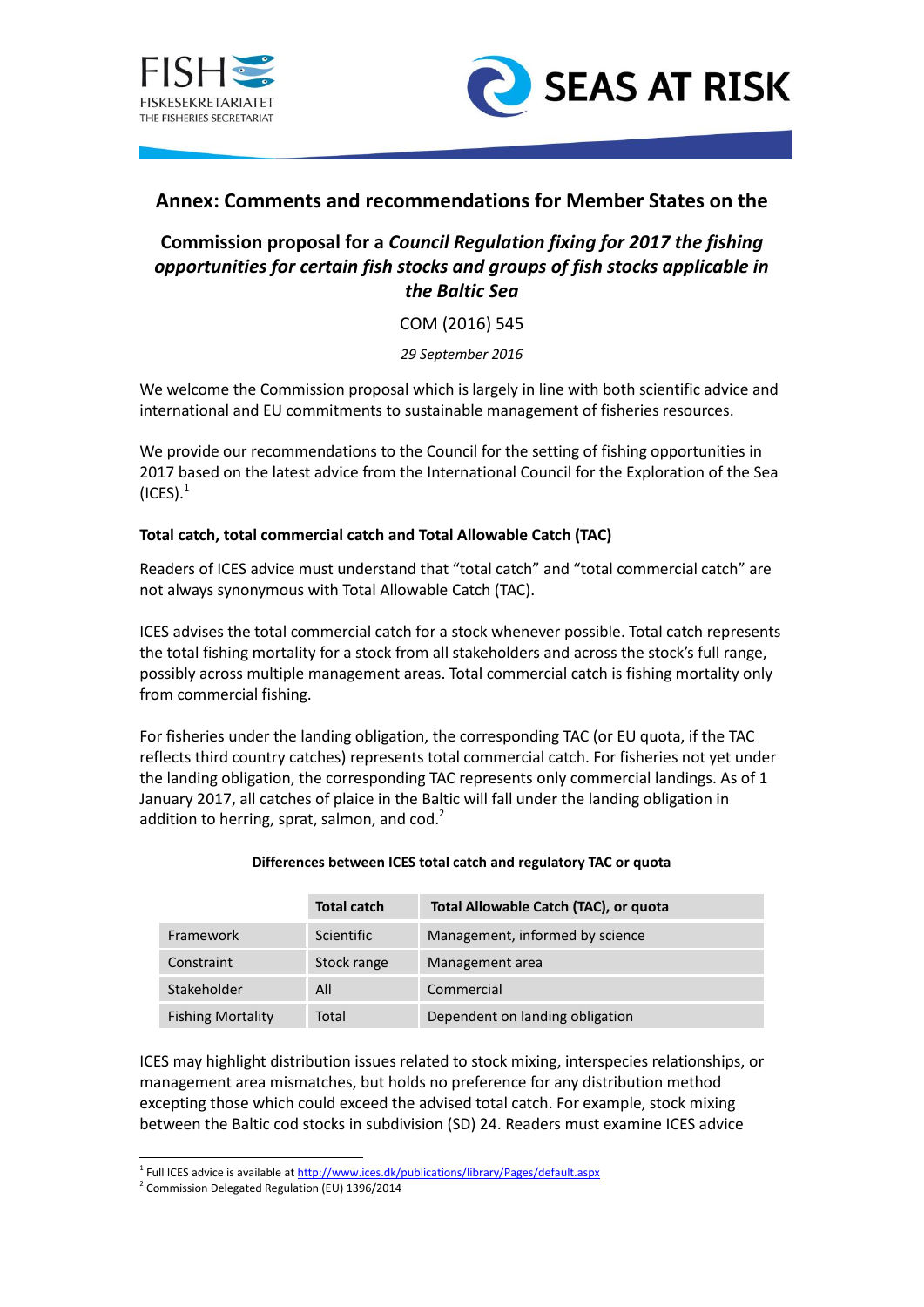closely and be familiar with the management of a relevant stock to determine what portion of the advised total catch represents the advised TAC.



**Map of the Baltic Sea showing management subdivisions**<sup>3</sup>

 3 FAO. 2016. [FAO major fishing areas] http://www.fao.org/fishery/area/Area27/en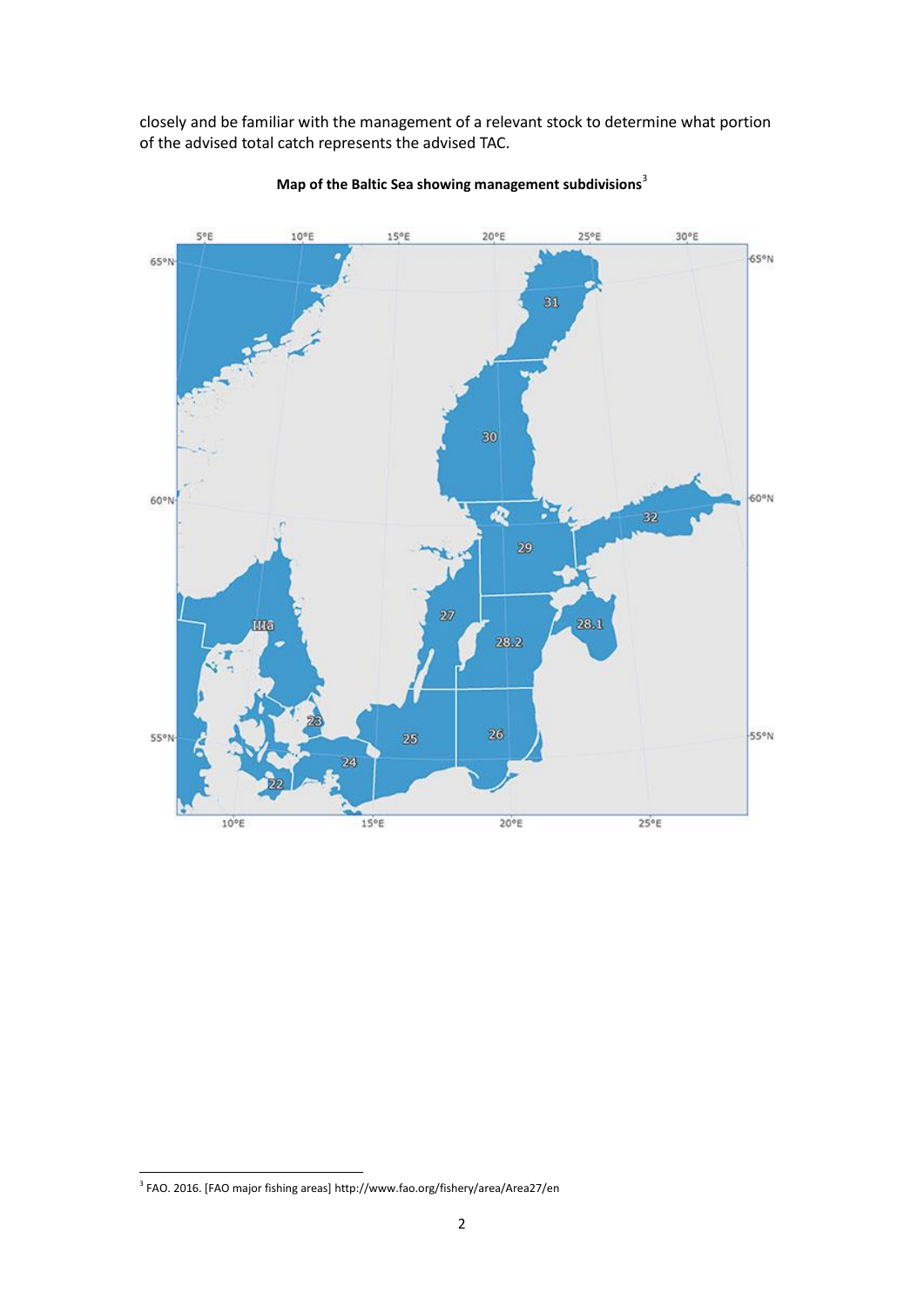**Table showing ICES advice for 2017 including the total commercial catch in tonnes, percentage difference from advice for 2016, and the 2017 EU quota corresponding to ICES advice**

| Stock by management area,<br>subdivision              | <b>Advised total</b><br>commercial<br>catch (t) for<br>2017, across<br>the stock's full<br>range &<br>including third<br>country catch | % Change from<br><b>ICES advice for</b><br>2016 | 2017<br>recommendations,<br>adjusted for<br>management<br>areas and reduced<br>by third country<br>quotas |
|-------------------------------------------------------|----------------------------------------------------------------------------------------------------------------------------------------|-------------------------------------------------|-----------------------------------------------------------------------------------------------------------|
| Cod, Western Baltic, 22-24                            | 917 (3 475)*                                                                                                                           | $-55%$ *                                        | 917                                                                                                       |
| Cod, Eastern Baltic, 25-32                            | 26 9 94                                                                                                                                | $-8%$                                           | 25 644^                                                                                                   |
| Herring, Western Baltic Spring<br>Spawners, 20-24     | 56 802                                                                                                                                 | 8%                                              | 28 401**                                                                                                  |
| Herring, Central Baltic, 25-29 & 32                   | 216 000                                                                                                                                | 7%                                              | 191 129 ****                                                                                              |
| Herring, Gulf of Riga, 28.1                           | 23 0 78                                                                                                                                | $-12%$                                          | 27 429 ***                                                                                                |
| Herring, Bothnian Sea, 30                             | 134 556                                                                                                                                | 39%                                             | 140 998^^                                                                                                 |
| Herring, Bothnian Bay, 31                             | 6442                                                                                                                                   | $-3%$                                           |                                                                                                           |
| Sprat, Baltic, 22-32                                  | 314 000                                                                                                                                | 53%                                             | 282 349^                                                                                                  |
| Plaice, Kattegat, Belts & Sound, 21-<br>23            | 8 3 3 3                                                                                                                                | $-4%$                                           | $7862+$                                                                                                   |
| Plaice, Baltic, 24-32                                 | 2587                                                                                                                                   | 20%                                             |                                                                                                           |
| Salmon, Baltic, 22-31 (count of fish)                 | 116 000                                                                                                                                | 0%                                              | 89 320 <sup>++</sup>                                                                                      |
| Salmon, Gulf of Finland, 32 (count of<br>reared fish) | 11800                                                                                                                                  | 0%                                              | 9 403**                                                                                                   |

\* Brackets include total catch (commercial + recreational), and advice comparison is with this # \*\* Reflects TAC splitting procedure in negotiated agreement for Baltic catch (SD 22-24)

\*\*\* Adjusted for the relative quota shares of each stock caught in the adjacent management area

^ Based on prior EU-Russia TAC sharing agreement

^^ Bothnian Bay & Bothnian Sea herring are managed under one TAC

+ Estimated plaice catch in the Kattegat (SD 21) is deducted to determine the Baltic area quota

++ After removing unreported, misreported, and discarded catch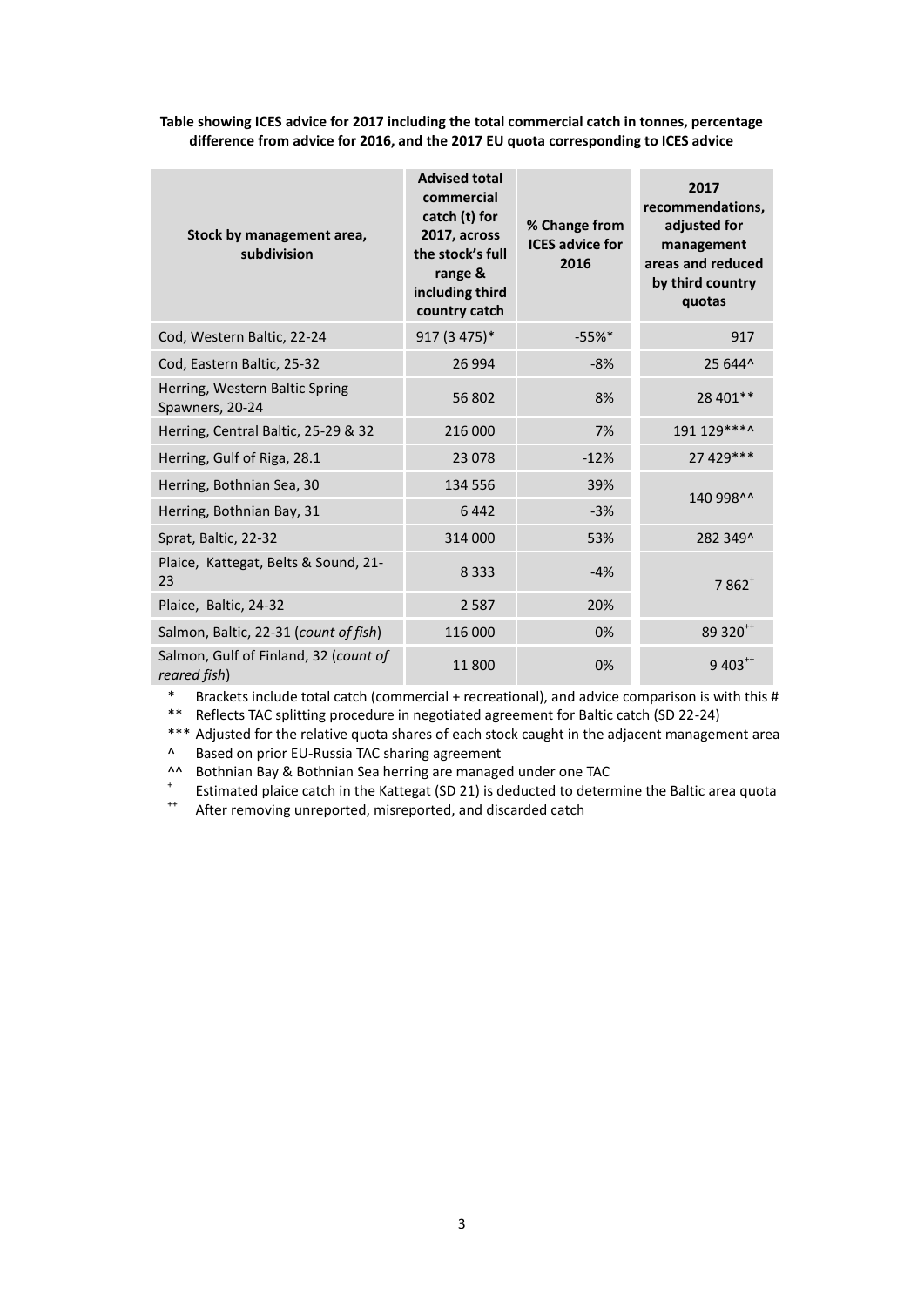### **Detailed Summary of Recommendations for Baltic Fishing Opportunities**

### COD

Since 2004, the Baltic Sea cod (*Gadus morhua*) has been managed as two separate stocks, Eastern and the Western, with advice provided per fishing zone regardless of stock mixing. Although biologically distinct, significant mixing of the Eastern and Western stocks in SD 24 has challenged ICES to refine their advice. Based on the 2015 cod benchmarking exercise, ICES advice is more thorough concerning the stock in SD 24.

However the Council allocates fishing opportunities between Eastern and Western Baltic cod, any increase in TAC could potentially result in a further increase of both landings and discards. This is due to the current lack of effective monitoring and limited proof of compliance with the landing obligation. Action is urgently required to curb unreported discarding and improve selectivity in the fisheries already under the landing obligation, particularly in the fisheries for Baltic cod.

### *Cod in Subdivisions 22–24, Western Baltic*

Western Baltic cod is severely overfished. The SSB peaked in the early 1980s and reached a record low in 2013. Overall fishing mortality is, and has consistently been, well above  $F_{MSY}$ . The most recent stock assessment revised the historic SSB downward and the fishing mortality rate upward. This stock has not grown as expected in the previous assessment, and the SSB has remained below  $B_{\text{lim}}$ , outside of safe biological limits and near collapse, for nearly a decade. In addition, recruitment to the fishable stock in 2016 is the lowest in the 1994-present time series. This apparent recruitment failure is further crippling this extremely overfished stock.

Note that the assessments for this stock have historically been overly optimistic, with regular downward revisions of biomass and upward revisions of fishing mortality. It is thus likely that any anticipated stock growth is also overly optimistic.

The total commercial catch advice for western Baltic cod is 917 tonnes. This catch is a portion of the total catch represented in ICES advice, which is 3 475 tonnes. To arrive at the total commercial catch advice, ICES deducted 2 558 tonnes of assessed recreational catch.

The new Baltic Multiannual Plan stipulates what should be done under current situations as regarding the Western Baltic cod stock, and measures include closing a fishery to quickly rebuild the stock, as reiterated in the Updated Commission proposal 2016/0260 NLE. Reproduction is now clearly impaired and the biomass is below the critical limit value. The plan calls for stringent use of Article 5 safeguards and demands that fishing is reduced in line with the scientific advice and recital 13, both resulting in a TAC of 917 tonnes.

While we appreciate the Commission's proposal to balance fishery removals by reallocating 671 tonnes of the eastern Baltic cod stock to SD 24, we cannot support this proposal unless explicitly accompanied by a sub-TAC to ensure the remaining western stock in SDs 22-23 are protected from overfishing.

One of the primary objectives of the CFP is to "promote coastal fishing activities, taking into account socio-economic aspects" (CFP article 2.5.i). Due to the impact of continuing quota reductions, and the larger burden this places on the more vulnerable small-scale coastal fishery, many "Other Interest Group" members in BSAC and joint Baltic Action Plan from the Low Impact Fishers of Europe urge Member States to consider Article 17 of the CFP, in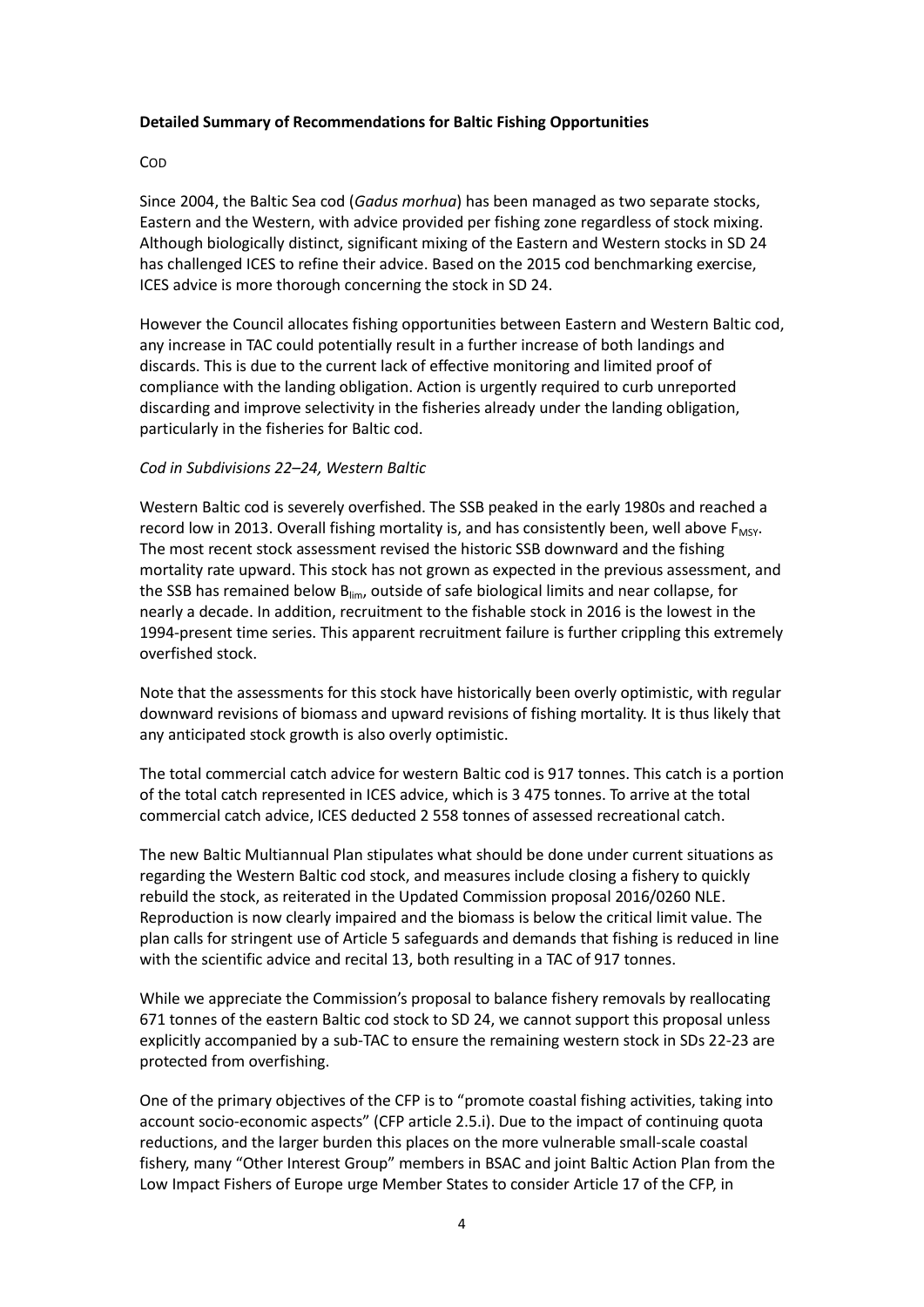particular the concluding line to prioritize fishing opportunities for "…fishing vessels deploying selective fishing gear or using fishing techniques with reduced environmental impact…". The Commission's proposal also highlights that under Articles 16 and 17 "Member States have ample room for[sic] manoeuvre on decision related to the social/economic model of their choice to exploit their allocated fishing opportunities". Therefore we urge member states to apply Article 17 when distributing quota to their fishermen in 2017.

Recreational fisheries utilizing commercial style gears should also be limited and the Member States must shoulder that responsibility now. Furthermore, Member States should recognize the unique stock structure in SD 23 due to the trawling ban that has been in place since the 1930s. A closure for recreational rod and line fishing there would be of little value and should be considered separately from additional closures.

We also urge you to institute programs to maintain the knowledge base required to revive fishing in the future, and provide temporary emergency economic compensation under the EU Maritime and Fisheries Fund. Member states should also prepare to implement other measures, such as re-education, in case the stock fails to recover. Unfortunately that is a scenario that has to be seriously considered, and should be planned for.

**Recommendation: The most important consideration when allocating Western Baltic cod TAC is precaution. The final TAC for Western Baltic Cod should be no more than 917 tonnes.**

**The TAC for SD 24 may be adjusted upward to account for Eastern cod caught there only if separate sub-TACs are allocated and managed for areas SD 22-23 and SD 24.**

**We urge Member States to apply Article 17 when distributing quota to their fishermen in 2017 to prioritize fishing opportunities for low impact fisheries, and to plan for other emergency economic and labour market measures.**

# *Cod in Subdivisions 25–32, Eastern Baltic*

Due to favourable environmental conditions and strong year classes towards the end of the 1970s, the eastern Baltic cod stock reached its highest recorded biomass levels in 1980– 1982. From an early 1980s high of approximately 640 000 tonnes, high fishing mortality and poor environmental conditions contributed to a stock decline to only 87 000 tonnes by 1992. Fishing mortality remained high on this diminished stock through the 2000s.

Following the 2015 ICES benchmarking exercise, ICES determined that eastern Baltic cod is data-limited and it could not complete an analytical assessment. Key issues in the analytical assessment include the failure to confidently age cod, or quantify changes in cod growth and natural mortality. These issues, among others, increase uncertainty to such a degree that an analytical assessment is unusable.

Lacking an analytical assessment, ICES develops catch advice based on the ICES data limited framework. Comparing trawl survey data from the last five years, ICES estimates that the Eastern Baltic cod stock size has decreased by less than 20%. This converts into a total commercial catch advice for eastern Baltic cod of 26 994 tonnes.

Cod in the eastern Baltic is also harvested by Russia. According to recent communication with the Commission, the Russian share is calculated at 5% of the total Baltic cod TAC, in line with a previously negotiated TAC sharing arrangement. The Russian fishery is exclusively on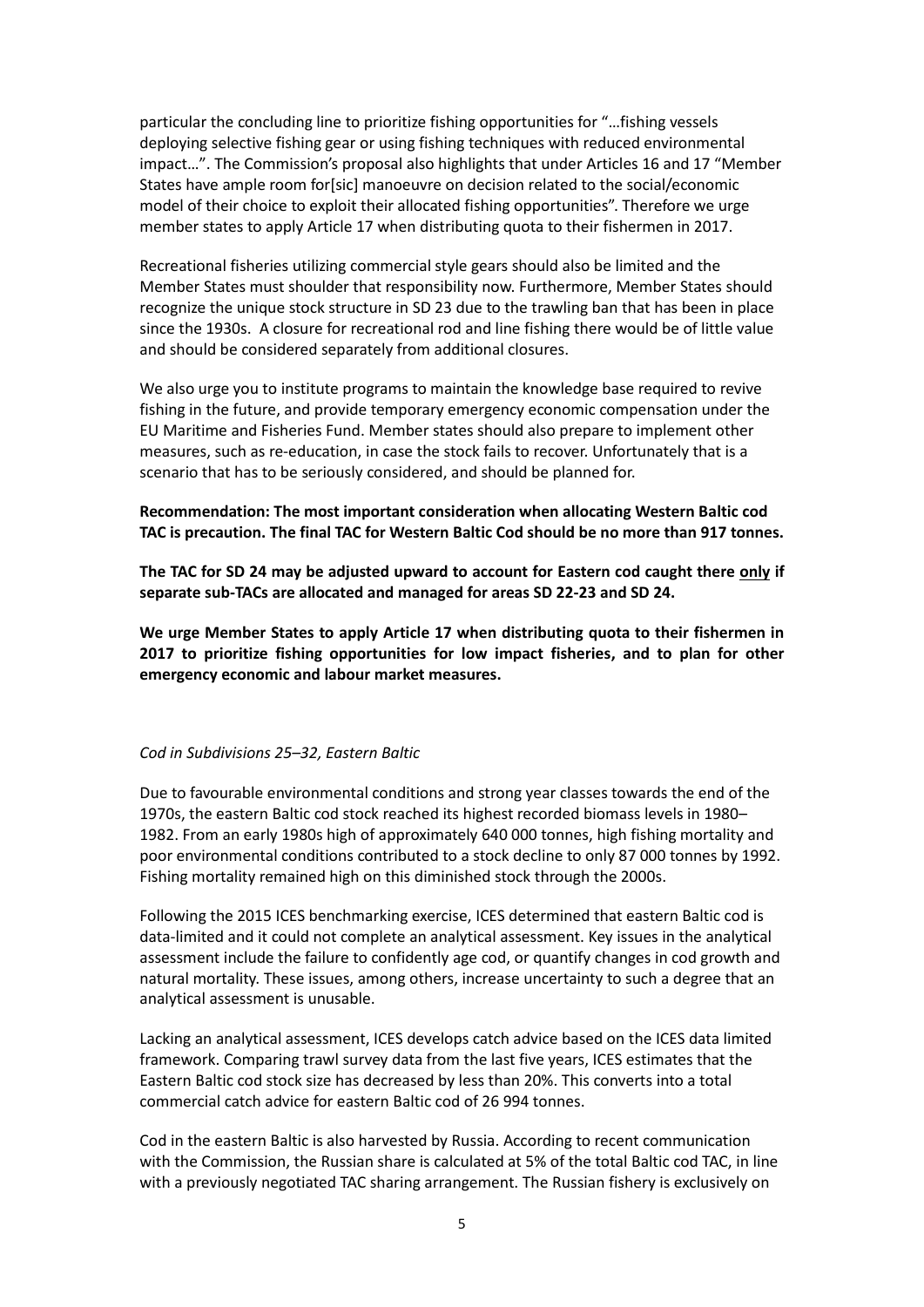the eastern Baltic cod stock, thus the corresponding EU quota for eastern Baltic cod should be reduced in line with the agreement, resulting in an EU quota of 25 644 tonnes.

In 2014 and 2015 the Baltic experienced several significant inflows of oxygen-rich sea water, ending a decade-long stagnation in the central Baltic.<sup>4</sup> While the inflow appears to have impacted cod condition positively, this improvement is still well below the longer term average. Previous expectations that the inflow would benefit cod productivity and recruitment have not yet materialized. In fact, the length at which juveniles reach sexual maturity (L50) in this stock is roughly 20 centimetres, the lowest in the recorded time series. This is an alarming figure, drawing surprise from scientists as far away as Canada, who asked in May of this year 'Are they still fishing this?'

Additional figures indicating the stock is in peril include parasite loading, generally poor condition over the long term (Fulton K factor), poor growth, questionable recruitment, and unexplainable high mortality of larger, older cod. These issues are similar to those observed in Newfoundland, Canada for decades following the collapse of the northern cod fishery.

Discarding of cod is considered to be a more substantial issue in the eastern Baltic than in the western Baltic. Observer data indicates that undersized cod represent nearly 13% of the total catch in tonnes, or 24% in numbers (18 million individuals), while landings data of undersized cod represent less than 2% in tonnes. This mismatch, due to discarding of undersized cod in circumvention of the landing obligation, is likely itself an underestimation of the true discard rate. Scientific observers in some Member States have been unable to board and observe fishing activities, and ICES has obtained information that fishers are illegally modifying their gear to increase catch rates of all cod, subsequently discarding undersized catch.

**Recommendation: We urge Ministers to support ICES advice and, with the adjustments noted above to determine the EU portion of the TAC, allocate no more than 25 644 tonnes.**

### **HERRING**

-

The Baltic herring (*Clupea harengus*) is managed in four separate areas: Central Baltic Sea, Gulf of Riga, Western Spring Spawners, and Bothnian Sea and Bothnian Bay combined. The Central Baltic and Gulf of Riga herring stocks overlap in area 28. ICES provides its primary advice on the total catch of these stocks, then identifies the proportion of stock mixing and the resulting TAC for each management area. ICES advises separately on the two Bothnian stocks, with different levels of confidence in the assessments.

### *Herring in Subdivisions 20-24, Western Baltic Spring Spawners*

Western Baltic spring spawning herring (*Clupea harengus*) is one of the more complex stocks to assess. Inter-annual variability in the migration patterns, migrations between the Baltic and North Sea management areas, catch distribution among fisheries, and stock mixing with central Baltic herring all add to the complexity. The stock biomass declined substantially from the early 1990s amid increased fishing mortality and reduced recruitment, reaching its lowest estimated SSB in 2011. Since that low, relative reductions in fishing mortality appear

<sup>4</sup> Mohrholz V., Naumann M., Nausch G., Krüger S. and U. Gräwe. 2015. Fresh oxygen for the Baltic Sea – An exceptional saline inflow after a decade of stagnation. Journal of Marine Systems, 148: 152-166; Karnicki, S., BSAC General Assembly, 26 April 2016.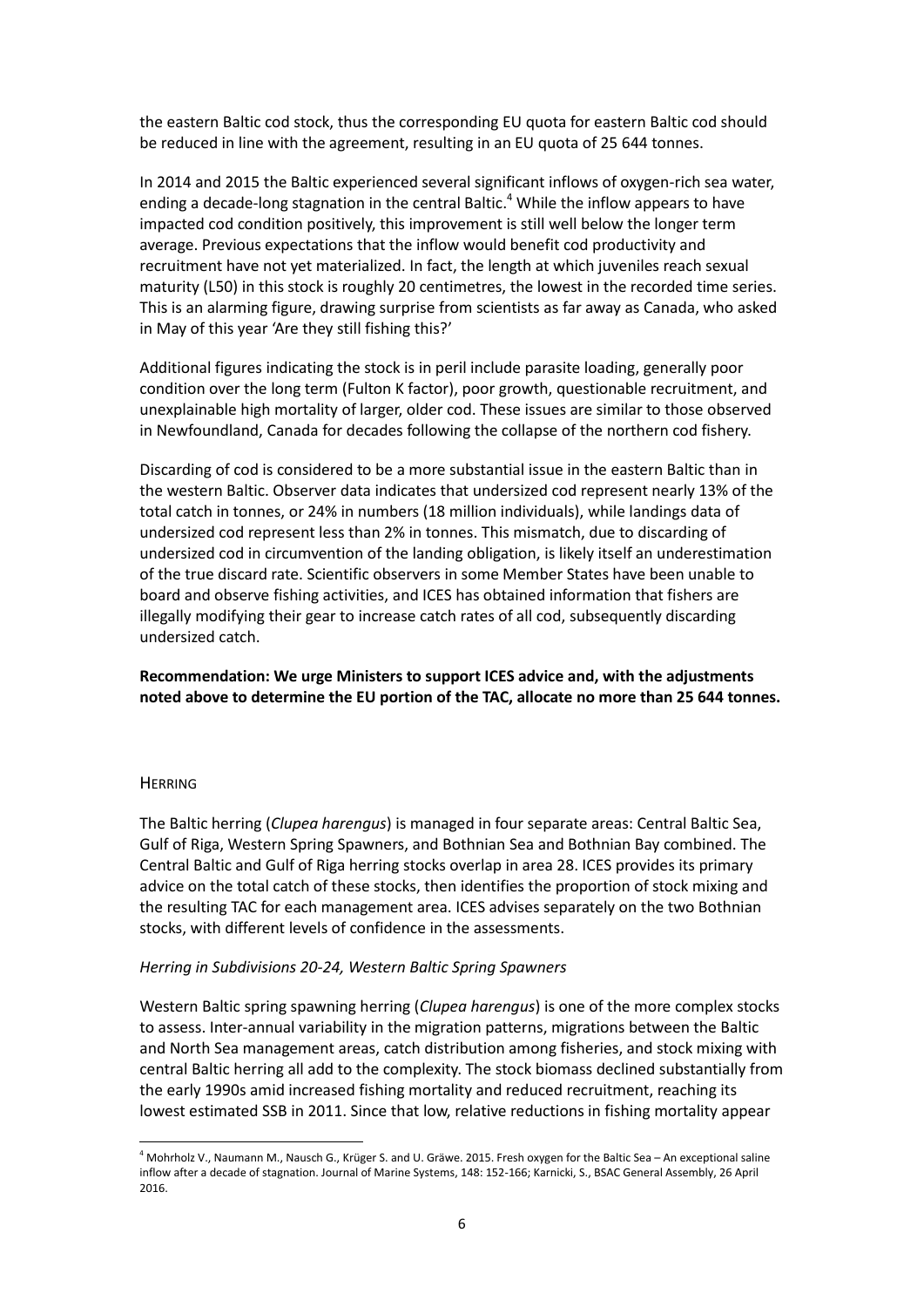to be permitting growth in the SSB and the stock is now within safe biological limits, though recruitment is still low.

The total catch advised across the range of this stock is 56 802 tonnes. This stock is subject to a TAC setting procedure in annually negotiated agreements between the EU and Norway. The interpretation of this TAC rule allocates half of the advised catch to the Baltic SD 22–24, and the other half to the North Sea, or 28 401 tonnes.

# **Recommendation: We ask Ministers to support the Commission proposal for a TAC of no more than 28 401 tonnes, which is in line with the MSY approach and ICES advice.**

# *Herring in Subdivisions 25–29 & 32, Central Baltic Sea, excluding Gulf of Riga*

This is the largest of the Baltic herring stocks, composed of a number of local populations. Following a SSB decline below  $B_{lim}$  in the late 1990s, the stock has shown a steady increase and is now well above MSY  $B_{trigger}$ . Fishing mortality has remained below  $F_{MSY}$  since 2004. New data shows that the 2014 year-class of herring is the fourth largest since 1974.

Assuming catch is in line with ICES advice, 4 574 tonnes of the Central Baltic herring stock will be caught in the Gulf of Riga, and 223 tonnes of the Gulf of Riga stock will be caught in the Central Baltic. The corresponding TAC for the Central Baltic management area would recognise the mixing of these two stocks.

The corresponding TAC for this management area, recognising stock mixing, would be no more than 211 649 tonnes. Both EU and Russian fisheries pursue this stock. A previously negotiated TAC sharing agreement with Russia provides Russian herring fisheries 9.5% of the TAC. In order to not exceed scientific advice, Russian quotas must be reduced from the overall total catch to determine the EU quota. Reduced by 9.5%, the total EU quota would be 191 542 tonnes. The Commission proposal differs slightly from this figure, but is within an acceptable range of uncertainty.

Discards are considered negligible. Due to the introduction of the Landing Obligation, interspecies quota transfers are legally permitted up to 9%, within conservation constraints. The ICES advice does not consider any of these transfers, and notes that any future transfers should not result in overall harvests exceeding scientific advice.

# **Recommendation: We ask Ministers to support the Commission proposal for a TAC of no more than 191 129 tonnes, which is in line with the MSY approach and ICES advice.**

# *Herring in Subdivision 28.1, Gulf of Riga*

The Gulf of Riga is a semi-enclosed ecosystem of the Baltic Sea with lower salinity than the main basin, with the smallest and slowest growing individual herring in the Baltic. Herring is the dominant marine species in the Gulf, with few natural predators. Fishing mortality has been close to, but generally over,  $F_{MSV}$ , and has increased significantly in 2015 according to the current assessment.

As noted above, the corresponding TAC for the Gulf of Riga management area would recognise the mixing of this stock and Central Baltic Herring.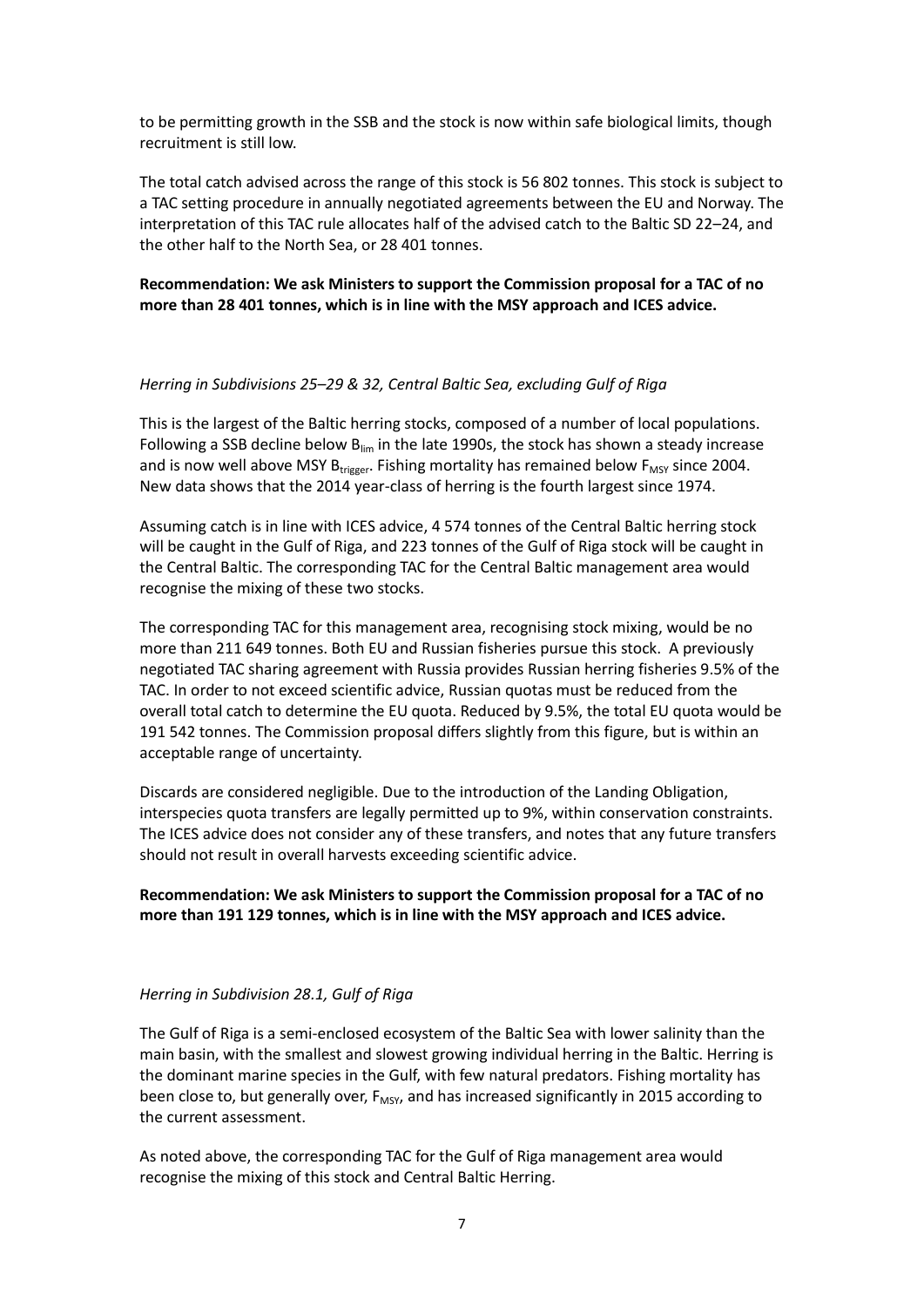The Latvian fishery for Gulf of Riga herring is for human consumption purposes. Based on the concern about unsafe dioxin levels in herring over 17cm and the industry's unavoidable need for a different selectivity from the stock, we supported a Latvian proposal for a fishing mortality rate no greater than F-upper in the BSAC advice. A TAC set according to MSY F upper range would make it possible to limit the number of older fish. However until this unique challenge to selectivity requirements can be studied further, we support the Commission's proposal.

# **Recommendation: We ask Ministers to support the Commission proposal for a TAC of no more than 27 429 tonnes, which is in line with the MSY approach and ICES advice.**

# *Herring in Subdivisions 3-31, Bothnian Sea & Bothnian Bay*

Although ICES assesses these as two independent stocks with separate assessments, Council normally allocates a combined TAC. ICES confidence is higher for the Bothnian Sea stock, warranting the MSY approach. The Bothnian Bay stock is data limited. Due to the Council's combined TAC, the entire area TAC must be considered precautionary due to uncertainty in the Bothnian Bay herring assessment.

Due to low salinity and low mean temperature, herring in the Gulf of Bothnia is slowgrowing and relatively small. The spawning stock biomass of Bothnian Sea herring tripled in the late 1980s, only to then drop by 40% by 1999. Since 2003, this stock's SSB has grown to the highest levels assessed in 20 years. While still high, ICES has dramatically revised the stock's estimated SSB downward in 2015 due to a necessary change in the assessment to handle ongoing uncertainty concerns. These concerns should diminish over time as the acoustic survey time-series grows.

Following a large decrease in the advice for 2016 relative to the change in assessed SSB (from 181 000 tonnes in 2015 to 96 613 tonnes for 2016), ICES has increased its advice substantially to 134 556 tonnes for 2017. Discarding is considered negligible.

Bothnian Bay herring is a small stock at the species' most northerly range under relatively extreme environmental conditions. A combination of low salinity, long winters, ice cover and cool summers affect this stock's growth. ICES categorises Bothnian Bay herring as datalimited and bases their 2017 advice on an exploratory assessment. Although uncertain, the survey index shows a relatively stable trend with a slight decrease, resulting in a precautionary increase in advice for catches no more than 6 442 tonnes. Discarding is considered negligible.

While a combined TAC risks overfishing the smaller stock in Bothnian Bay, ICES finds that this risk is low given the current stock development and fishing effort distribution.

**Recommendation: We ask Ministers to support the Commission proposal for a TAC of no more than 140 998 tonnes, which is in line with the precautionary approach and ICES advice. We also ask Ministers to consider separating the management area to better represent the two Bothnian herring stocks.**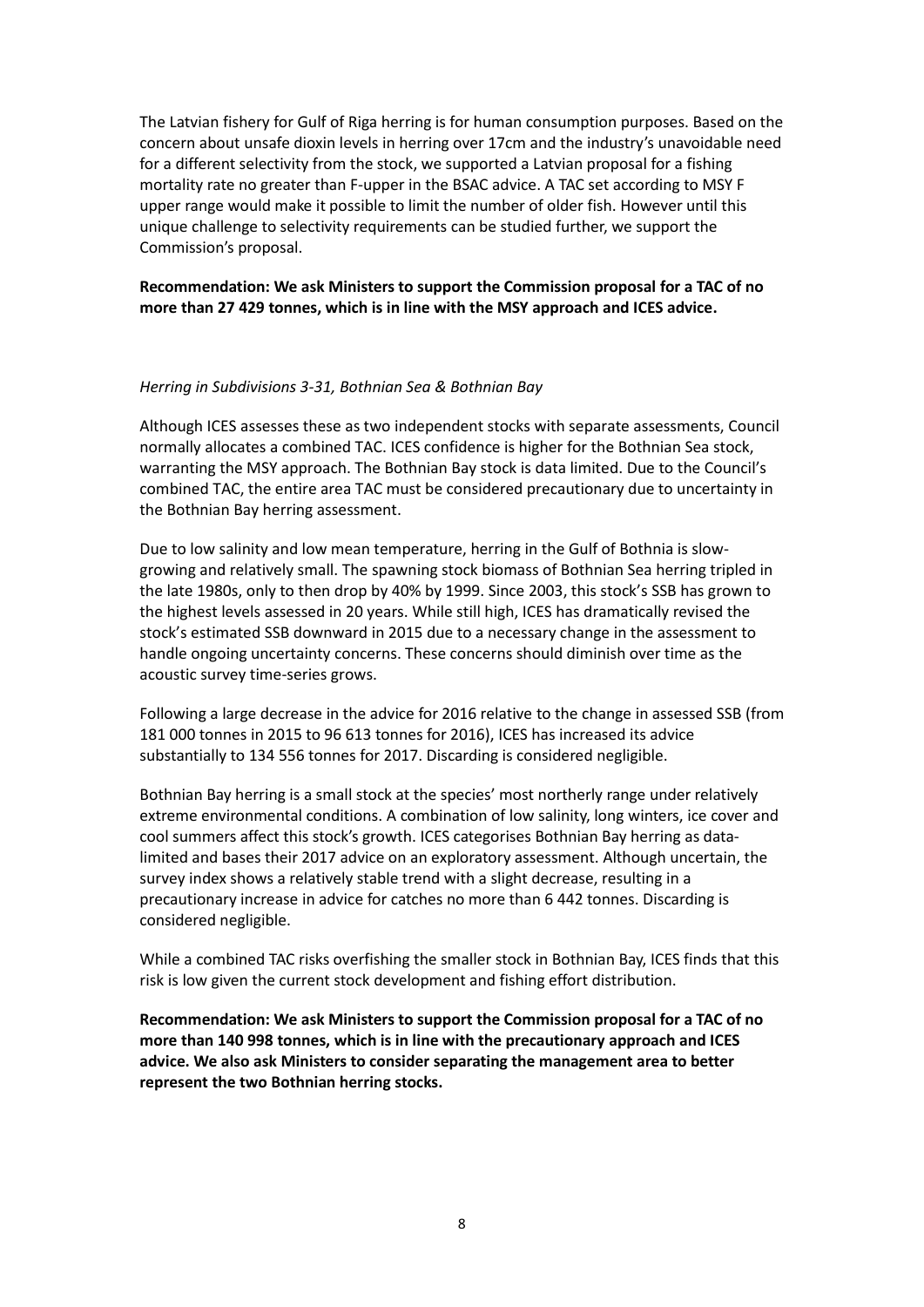### SPRAT

### *Subdivisions 22-32*

Sprat (*Sprattus sprattus*) is managed as a single stock across the Baltic Sea. Declining to below  $B_{lim}$  in the early 1980s, sprat has since recovered to well above  $B_{trigger}$  reaching a maximum assessed SSB in 1996 of 1.9 million tonnes. Sprat stocks have since declined and rebounded, corresponding to relative changes in fishing mortality. ICES re-evaluated the assessment for this year, resulting in substantial estimated increases in biomass from 2012 to a predicted SSB for 2016 approaching the 1996 high. The Commission's proposed TAC reflects the EU portion after removal of estimated Russian catch from the ICES advice.

The revised assessment also estimates decreasing fishing mortality from 2012 to the present, predicted to be below  $F_{MSY}$  in 2016. This would be the first time fishing mortality is within long-term sustainable levels since 1994. ICES resulting total catch advice for 2017, reflecting increasing SSB and decreasing fishing mortality, is 314 000 tonnes, a 53% increase over previous advice. This significant increase is largely attributable to the stock biomass being revised upward.

Both EU and Russian fisheries pursue this stock. A previously negotiated TAC sharing agreement with Russia provides Russian sprat fisheries 10.08% of the TAC. In order to not exceed scientific advice, Russian quotas must be reduced from the overall total catch to determine the EU quota. Reduced by 10.08%, the total EU quota would be 282 349 tonnes.

Discarding is considered negligible.

**Recommendation: We ask Ministers to support the Commission proposal for a TAC of no more than 282 349 tonnes, which is in line with ICES advice and the MSY approach.** 

# SALMON

ICES advises on Baltic salmon (*Salmo salar*) catch within two management areas: the Main Basin and the Gulf of Bothnia (SD 22–31), and the Gulf of Finland (SD 32). Within these management areas Baltic salmon exist in a large number of river-specific populations ranging from healthy to vulnerable.

The last Baltic-wide management plan for Baltic salmon ended in 2010. The European Commission proposed a new plan in 2011 (COM(2011)470) which is still in negotiation. Currently salmon stocks are managed through EU quotas annually set in Council and individual Member State management of local salmon rivers. However the lack of an approved long-term management plan for Baltic salmon is particularly serious as Baltic salmon is listed under the Habitats Directive, obliging Member States to ensure "favourable conservation status". Salmon management targets are also included in the Water Framework Directive and the Marine Strategy Framework Directive.

Baltic salmon are particularly vulnerable to environmental conditions in their home spawning rivers. Dams and other forms of habitat destruction can prevent salmon from spawning at all. In many parts of the Baltic Sea region, particularly in the South, natural salmon populations have declined or disappeared.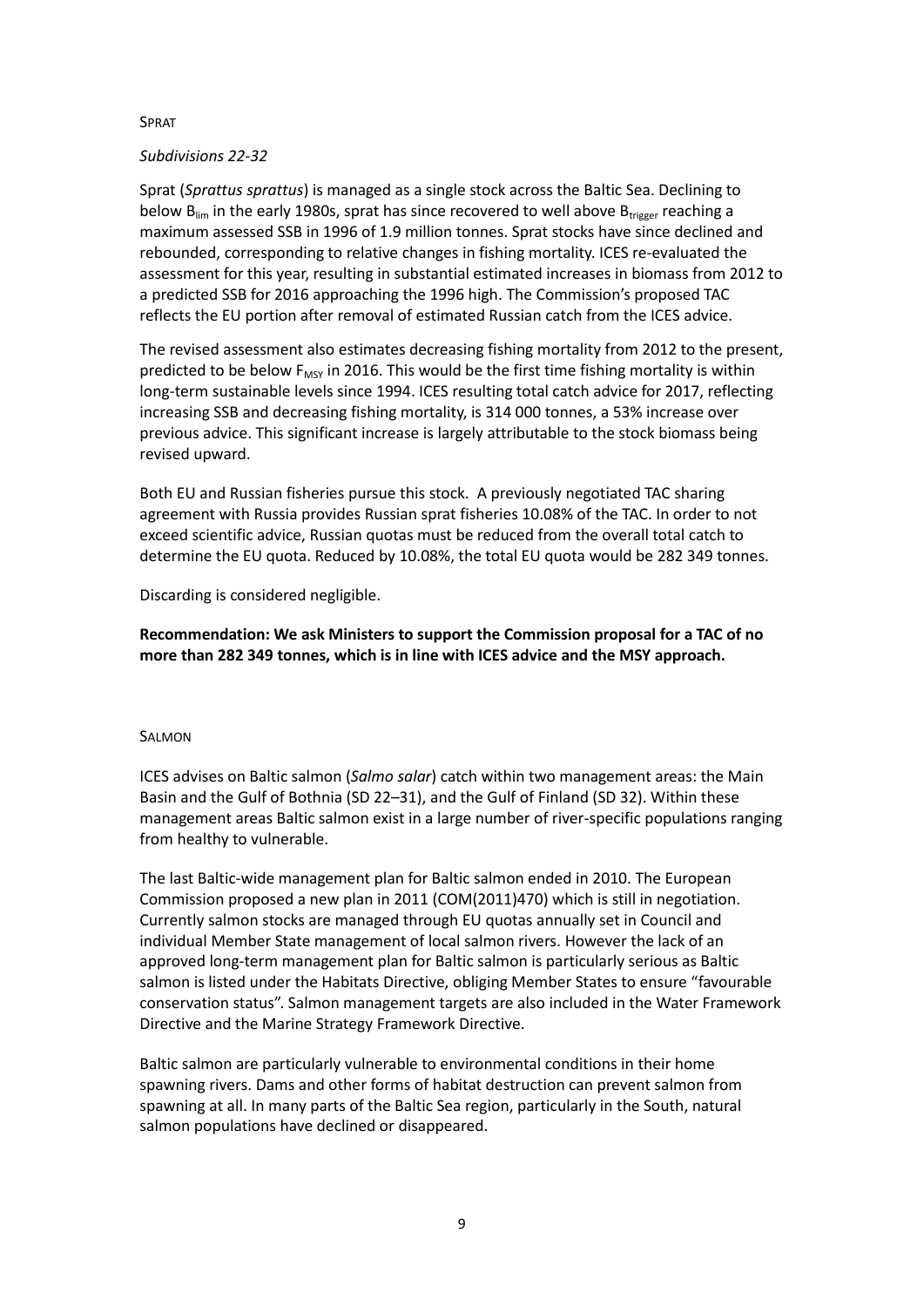In some larger rivers, hydropower companies are obliged to carry out major restocking programs, releasing salmon smolt (young salmon), in order to compensate for the loss of habitat and migration obstacles resulting from hydropower installations. The process of restocking is costly and ineffective. Today, reared fish die in high numbers before maturing to spawning adults. Although 5.5 million reared salmon smolts are released each year, compared to 2.9 million produced in the wild, salmon catches consist of between 72 and 92% wild fish.

Despite some positive developments, such as improved habitats in both spawning and nursery areas and subsequent increases in natural reproduction, the wild salmon in several rivers have not recovered. Juvenile salmon suffer higher than expected mortality. The reasons for this low survival are still largely unknown.

Baltic salmon populations remain depressed due to a combination of environmental factors including hydro-power and habitat destruction. Further problems include fishing mortality, substantial misreporting, low post-smolt survival and poor reproduction of some populations. Fisheries in open sea areas or coastal waters pose a greater threat to depleted stocks than fisheries in estuaries and rivers.

**Recommendation: Management of salmon fisheries should be based on the status of individual river stocks, and fisheries on mixed stocks should be reduced as they present particular threats to stocks that do not have a healthy status.** 

# *Salmon in Subdivisions 22–31, Baltic Sea excluding Gulf of Finland*

ICES assesses 29 rivers divided into 5 assessment units based on salmon biology and genetics. Since 1997 wild smolt production has increased substantially from very low values, particularly in the North. Smolt production in the Southeast shows no signs of improvement. Increases in smolt production are mainly due to increases in 2–3 rivers. The situation in the southernmost rivers is unchanged or deteriorating.

To evaluate the status of specific salmon runs, ICES uses the smolt production in 2014 relative to projected natural smolt production capacity on a river-by-river basis. The target for rebuilding stocks is to reach at least 75%<sup>5</sup> of the estimated potential smolt production for each river. As an interim objective for weak stocks, 50% of the potential smolt production is used. Potential salmon biotope may still be underestimated in a number of salmon rivers such as the Pite River resulting in an incorrect potential smolt production. Out of 29 stocks assessed, only 4 rivers show a high probability of reaching the 75% target in the near future, while 18 rivers are less than 30% likely to reach this goal. Of those rivers, 7 are less than 30% likely to meet even the interim goal.

The rivers Rickleån, Kågeälven, and Öreälven in the Gulf of Bothnia, Emån in southern Sweden, and several other rivers in the Southeastern Main Basin are especially weak and desperately need longer-term stock-specific rebuilding measures.

Although not incorporated into the assessment, recent data suggests that M74 syndrome is increasing. M74 syndrome is caused by an unbalanced salmon diet focused predominantly

1

<sup>&</sup>lt;sup>5</sup> In the HELCOM Baltic Sea Action Plan and Finland, the target is 80 % of potential smolt production.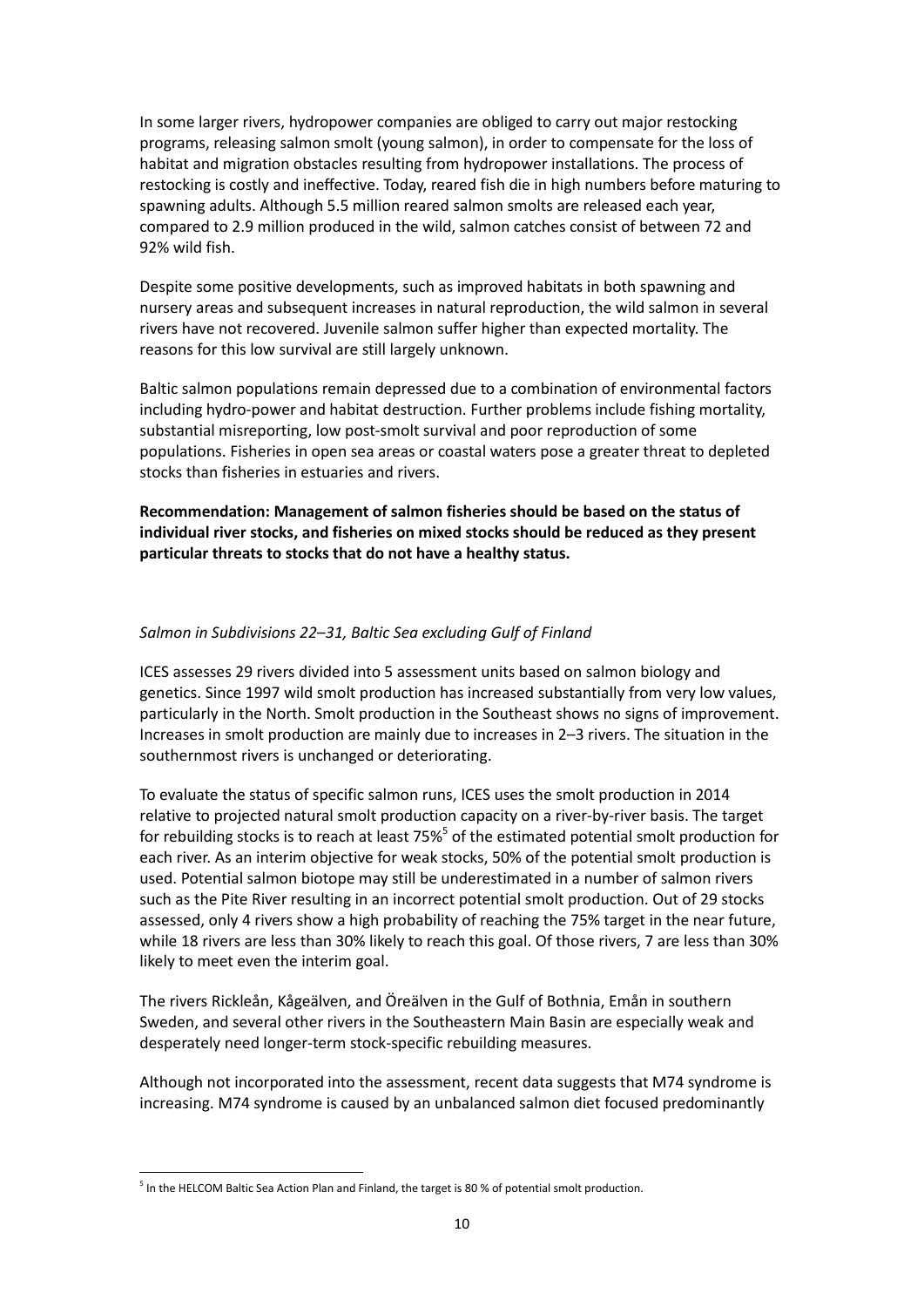on young sprat, which lack adequate thiamine for the salmon's reproduction cycle. This deficiency is passed onto salmon eggs young salmon fry causing high mortality.<sup>6</sup>

ICES advises a total commercial catch at sea of 116 000 individual fish. ICES estimates the fishery will correctly report only 77% the total commercial salmon catch, with an additional 6% misreported, 7% unreported, and 10% unwanted. The handling of unwanted catch is less clear in the advice, but represents continuing discards in the historic catches table, including illegal and legal discarding through the exemption on seal-damaged fish. Thus the amounts of misreported, unreported, and unwanted catch must be deducted from the total commercial catch to determine the EU quota.

**Recommendation: We urge Ministers to support a salmon TAC in the Baltic Sea, excluding the Gulf of Finland, of no more than 89 300 individual fish, which is calculated from ICES advice minus estimated mis- and unreported catch. 7**

### *Salmon in Subdivision 32, Gulf of Finland*

-

This area contains a few small, wild populations with mixed reared and wild salmon caught in some rivers. The wild salmon populations are genetically distinct from each other, which indicate that these still are original salmon stocks, meaning that they have not reproduced with reared salmon. Reared salmon are easily identified by their missing adipose fin. This fin is removed before releasing a reared salmon into the wild. TAC management alone has been insufficient to improve the condition of wild salmon in the Gulf of Finland. This, among other reasons, triggered a 2016 EU special request on management measures for salmon in the Gulf of Finland.

ICES considers salmon stocks in the Gulf of Finland data-limited and advises using the precautionary approach. Very little data on wild smolt production is available for the assessment, consisting mainly of limited electrofishing surveys. Recreational sea and river catch is uncertain. In ICES expert judgement, all wild salmon rivers in the Gulf of Finland are well below the 75% potential smolt production target and generally not showing signs of recovery.

According to ICES, a reduction in the TAC alone would most likely not safeguard wild populations from exploitation. Instead, ICES advises the development of more selective harvesting methods that target reared salmon.

In response to the EU special request, ICES does not advise any quota transfers from SD 22- 31 into SD 32. Any attempts to capture main basin salmon which migrate into the Gulf of Finland will likely increase catches on the local stocks, and ICES finds no biological basis to allow a higher harvest of local stocks. The assessment of Baltic salmon would however benefit from the inclusion of Gulf of Finland stocks, though ICES cannot determine the timeline to develop this combined assessment. In addition to setting TACs in line with ICES advice, which has not been done since 2011, ICES advises additional effort controls and

<sup>6</sup> Keinänen, M., Uddström, A., Mikkonen, J., Casini, M., Pönni, J., Myllylä, T., Aro, E., and Vuorinen, P. J. 2012. The thiamine deficiency syndrome M74, a reproductive disorder of Atlantic salmon (*Salmo salar*) feeding in the Baltic Sea, is related to the fat and thiamine content of prey fish. ICES Journal of Marine Science, 69: 516–528

<sup>&</sup>lt;sup>7</sup> The International Baltic Sea Fisheries Commission implemented a Baltic TAC sharing agreement between the EU and Russia in 1993, including a Russian salmon TAC share of 1.9% in SD 22-31 and 9.3% in SD 32. However there is no targeted fishery for salmon in Russia and relatively minor bycatch in the sea and coastal fisheries. While a shared stock, no reduction to the EU quota appears necessary.